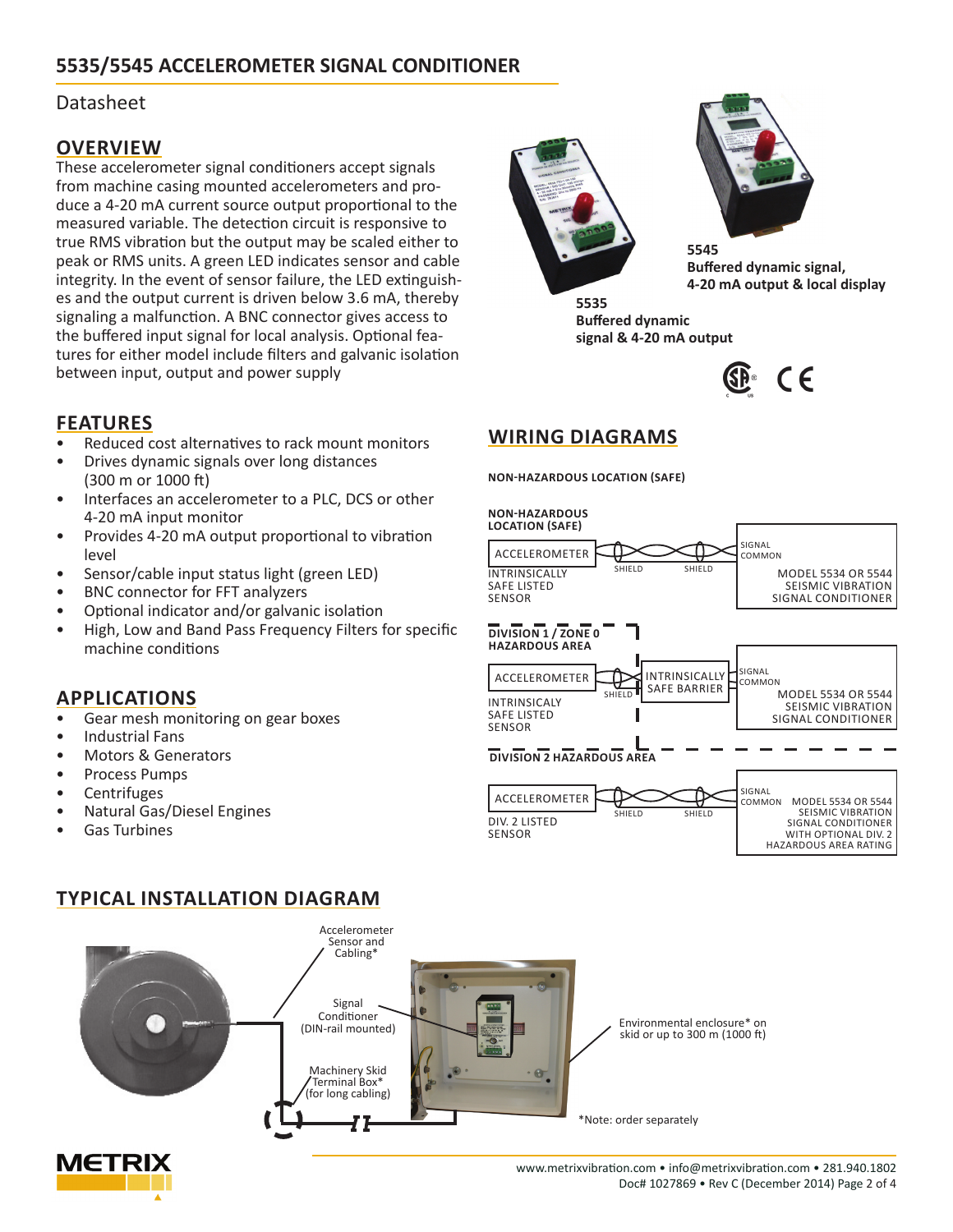# **SPECIFICATIONS**

| <b>WEIGHT &amp; DIMENSIONS</b> |  |
|--------------------------------|--|
|--------------------------------|--|

| Input signal                                   | 10 to 100 mV/g                                                                                                                              |
|------------------------------------------------|---------------------------------------------------------------------------------------------------------------------------------------------|
| <b>Sensor Excitation</b><br><b>Provided</b>    | 19 VDC, 4 mA constant current<br>supplied standard; 19 VDC, 10 mA<br>jumper selectable                                                      |
| <b>Output</b>                                  | 4-20 mA dc (source)                                                                                                                         |
| <b>Vibration Range</b>                         | See "Ordering Option B"                                                                                                                     |
| <b>Maximum Load</b><br><b>Resistance</b>       | $600 \Omega$                                                                                                                                |
| <b>Frequency</b><br><b>Response</b>            | 20 to 20 kHz (accel.)<br>2 to 2 kHz (vel.)                                                                                                  |
| <b>Sensor Malfunc-</b><br>tion                 | Output current driven below 3.6 mA<br>and sensor status green LED turns<br>off when sensor/cable not OK                                     |
| <b>Dynamic Signal</b><br>Output                | Buffered input signal at BNC and<br>terminal block                                                                                          |
| <b>Filters</b>                                 | Optional low-pass and high-pass<br>filters (36 db/octave). Filter section<br>does not affect dynamic signal. See<br>"Ordering Option D & E" |
| <b>Vibration Indicator</b><br>(for Model 5545) | 3-digit LCD display of vibration level<br>in engineering units                                                                              |
| Isolation                                      | 500 Vrms, circuit to ground. Op-<br>tional 600V galvanic isolation<br>between input, output, and power.<br>See "Ordering Option C"          |
| <b>Temperature</b><br><b>Limits</b>            | 5535: -40° to +66°C (-40° to +150°F)<br>5545: -10° to +66°C (+14° to +150°F)                                                                |
| <b>Input Power</b>                             | 20 to 30 VDC. Reverse polarity<br>and electrical transient protection<br>provided                                                           |
| <b>Hazardous Area</b><br><b>Certification</b>  | For safety certification add S for:<br>CSA & NRTL/C Class I, Div. 2 Groups<br>A, B, C & D                                                   |
| Electromagnetic<br>Compatibility               | CE mark                                                                                                                                     |
| <b>Housing</b>                                 | Polymer internally coated for RFI/<br>EMI protection.                                                                                       |



Dimensions in mm [inches]